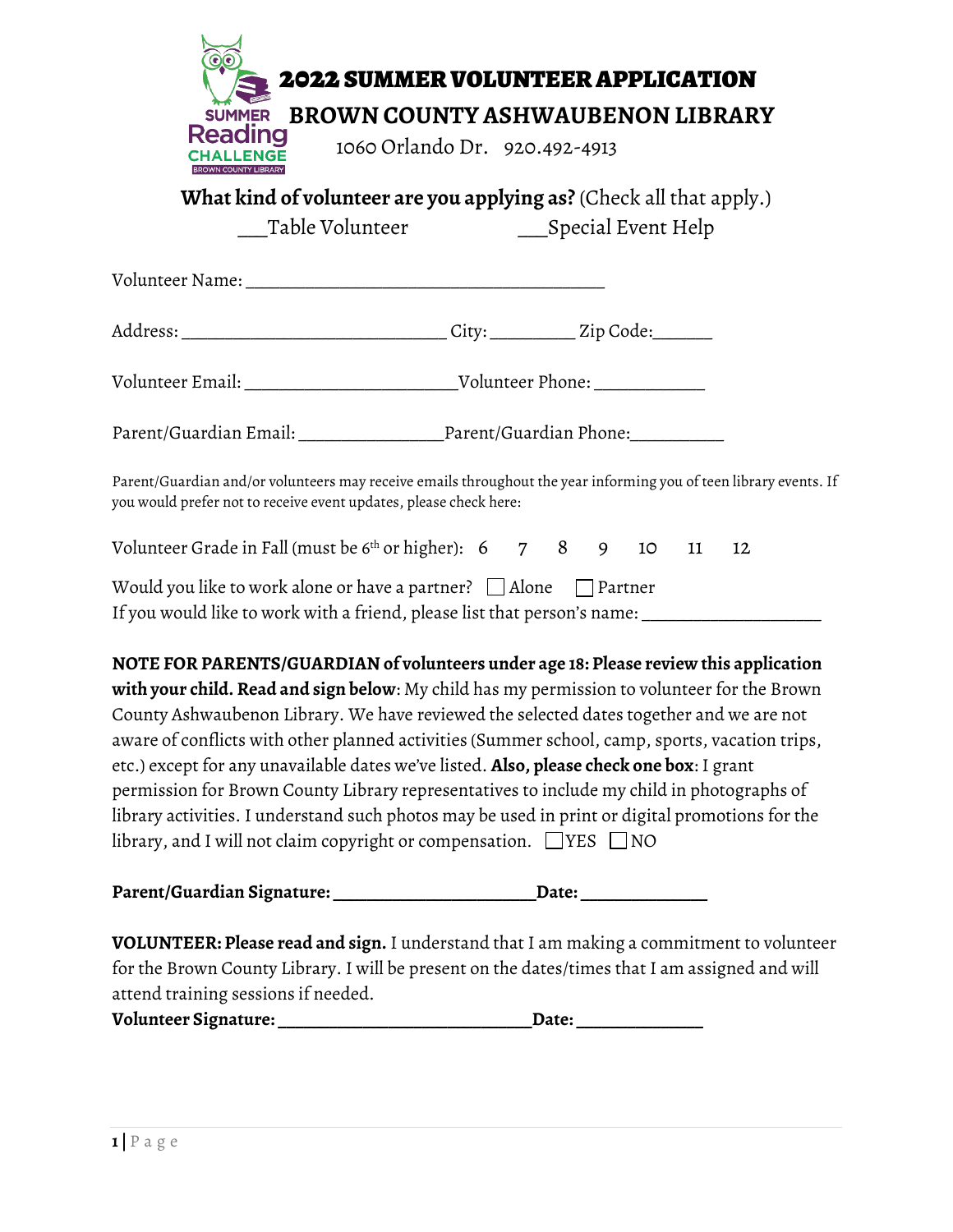For Table Volunteers: Please indicate your 1st, 2<sup>nd</sup> & 3<sup>rd</sup> choices for days and times for each session. If you have no preference, mark any shifts you are willing to work. You may choose to do one session or both.

| Session 1: June 11 – July 9    |               |               |              |            |            |  |  |  |
|--------------------------------|---------------|---------------|--------------|------------|------------|--|--|--|
| Monday                         | Tuesday       | Wednesday     | Thursday     | Friday     | Saturday   |  |  |  |
| 9:30-11:00                     | 9:30-11:00    | 9:30-11:00    | 9:30-11:00   | 9:30-11:00 | 11:00-1:00 |  |  |  |
| 11:00-1:00                     | 11:00-1:00    | 11:00-1:00    | 11:00-1:00   | 11:00-1:00 |            |  |  |  |
| 1:00-3:00                      | 1:00-3:00     | 1:00-3:00     | 1:00-3:00    | 1:00-3:00  |            |  |  |  |
| 3:00-5:00                      | 3:00-5:00     | 3:00-5:00     | 3:00-5:00    | 3:00-5:00  |            |  |  |  |
|                                |               |               |              |            |            |  |  |  |
|                                |               |               |              |            |            |  |  |  |
| Session 2: July 11 - August 13 |               |               |              |            |            |  |  |  |
| Monday                         | Tuesday       | Wednesday     | Thursday     | Friday     | Saturday   |  |  |  |
| 9:30-11:00                     | $-9:30-11:00$ | $-9:30-11:00$ | $9:30-11:00$ | 9:30-11:00 |            |  |  |  |
| 11:00-1:00                     | 11:00-1:00    | 11:00-1:00    | 11:00-1:00   | 11:00-1:00 | 11:00-1:00 |  |  |  |
| 1:00-3:00                      | 1:00-3:00     | 1:00-3:00     | 1:00-3:00    | 1:00-3:00  |            |  |  |  |
| 3:00-5:00                      | 3:00-5:00     | 3:00-5:00     | 3:00-5:00    | 3:00-5:00  |            |  |  |  |
|                                |               |               |              |            |            |  |  |  |
|                                |               |               |              |            |            |  |  |  |
|                                |               |               |              |            |            |  |  |  |

## **For the best choice, return the application ASAP to Ashwaubenon Branch Library, 1060 Orlando Dr., in person or by email: sharon.verbeten@browncountywi.gov**

Are you interested in working more than one shift per session? YES NO If yes, do you prefer: back-to-back or different days? How many per week? \_\_\_ (*Additional shifts not guaranteed*.) Would you like to be on a substitute volunteer list? YES NO

**At least one volunteer orientation session is required, even if you are a returning volunteer. If you are unable to attend an orientation prior to your first shift, contact the library for training information.**

Dates Unavailable to Volunteer:

## **VOLUNTEER TRAINING MEETINGS**

\_\_\_\_\_\_\_\_\_\_\_\_\_\_\_\_\_\_\_\_\_\_\_\_\_\_\_\_\_\_\_\_\_\_\_\_\_\_\_\_\_\_\_\_\_\_\_\_\_\_\_\_\_\_\_\_\_\_\_\_\_\_\_\_\_\_\_\_\_\_\_\_\_\_\_\_\_\_

Volunteers **must attend** one of these ½ hour training sessions:

 $\Box$ 

Tues. May 31, 3:30 pm Wed. June 1, 3:30 pm